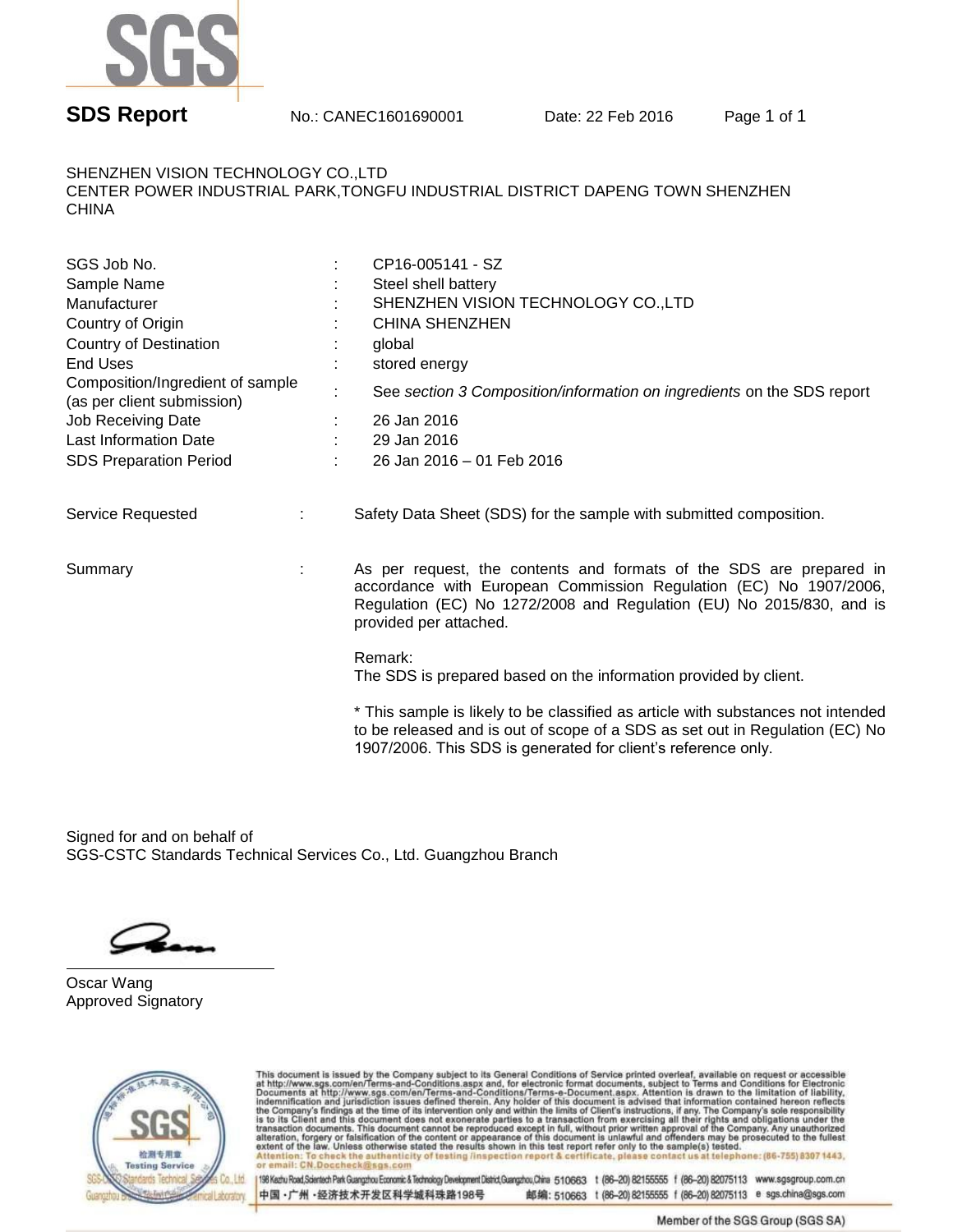*Printing date 01.02.2016 Revision: 01.02.2016*

## *SECTION 1: Identification of the substance/mixture and of the company/undertaking*

*· 1.1 Product identifier*

*· Trade name: Steel shell battery*

- *· 1.2 Relevant identified uses of the substance or mixture and uses advised against*
- *· Application of the substance / the mixture: stored energy*
- *· 1.3 Details of the supplier of the safety data sheet*
- *· Manufacturer / Supplier: SHENZHEN VISION TECHNOLOGY CO.,LTD*
- *· Full address:*
- *CENTER POWER INDUSTRIAL PARK,TONGFU INDUSTRIAL DISTRICT DAPENG TOWN SHENZHEN CHINA*
- *· Phone number: +86-13928857890*
- *· Email: yangsong9354@163.com*
- *· Only Representative / other EU contact point: Not available*
- *· Further information obtainable from: SHENZHEN VISION TECHNOLOGY CO.,LTD*
- *· 1.4 Emergency telephone number: UNITED KINGDOM National Poisons Information Service Tel: +44 (0) 844 892 0111 +86-13928857890 Yangsong*
- *· 1.5 Reference Number: CP16-005141 SZ, CANEC1601690001*

#### *· 1.6 Remark:*

*\* This sample is likely to be classified as article with substances not intended to be released and is out of scope of a SDS as set out in Regulation (EC) No 1907/2006. This SDS is generated for client's reference only.*

# *SECTION 2: Hazards identification*

- *· 2.1 Classification of the substance or mixture*
- *· Classification according to Regulation (EC) No 1272/2008*



*Skin Corr. 1B H314 Causes severe skin burns and eye damage.*

*Eye Dam. 1 H318 Causes serious eye damage.*



*Acute Tox. 4 H312 Harmful in contact with skin.*

*· Information concerning particular hazards for human and environment: The product has to be labelled due to the calculation procedure of Regulation 1272/2008/EC.*

*· Classification system:*

*The classification is according to the latest edition of EU Regulation 1272/2008/EC, and extended by company and literature data.*

and a straight

*· 2.2 Label elements*

- *· Labelling according to Regulation (EC) No 1272/2008*
- *The product is classified and labelled according to the CLP regulation. · Hazard pictograms*



EU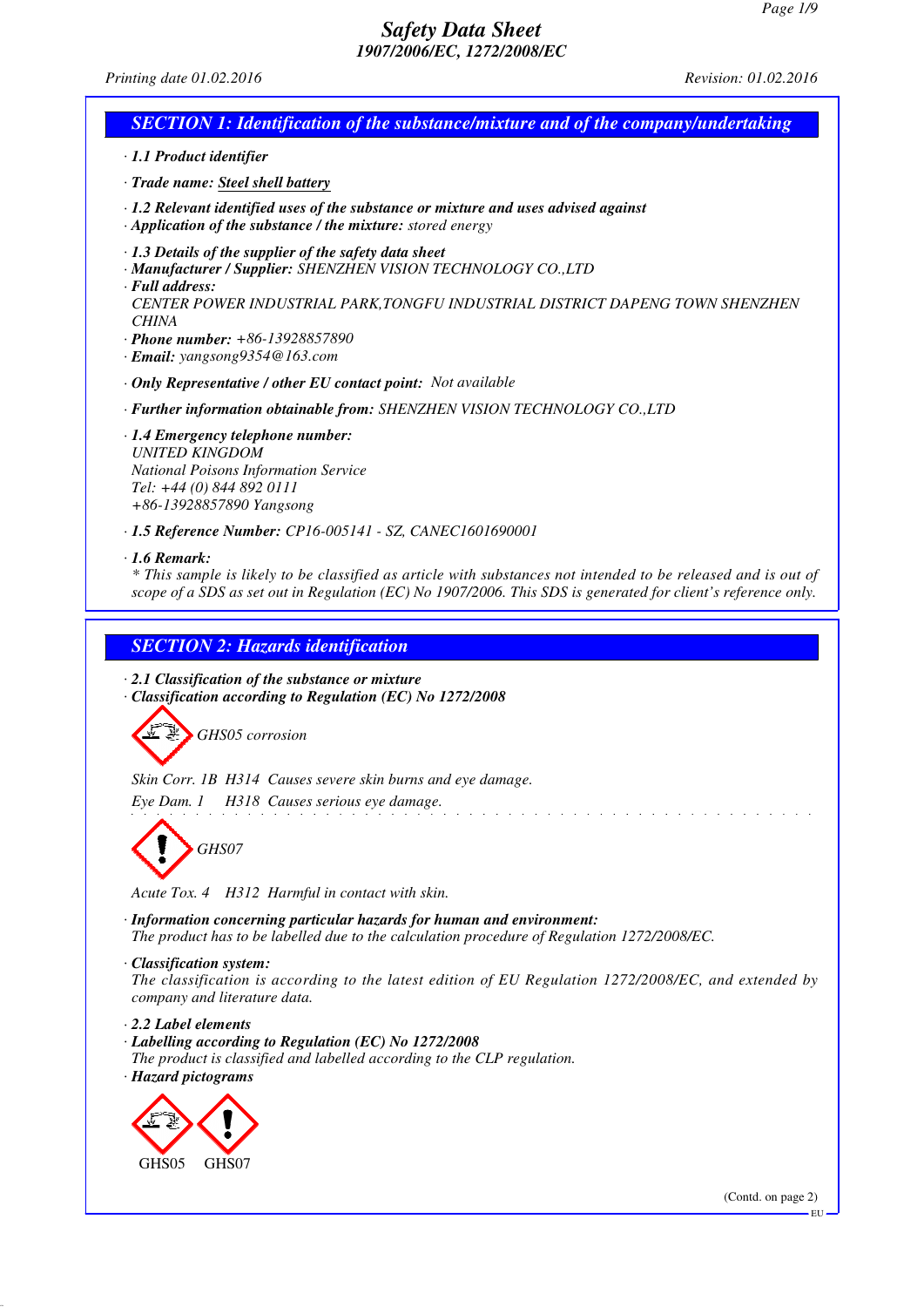*Printing date 01.02.2016 Revision: 01.02.2016*

*Trade name: Steel shell battery*

| (Contd. of page $1$ )<br>· Signal word Danger                                                                                                      |
|----------------------------------------------------------------------------------------------------------------------------------------------------|
| $\cdot$ Hazard-determining components of labelling:                                                                                                |
| lithium hexafluorophosphate $(1-)$                                                                                                                 |
| · Hazard statements                                                                                                                                |
| H312 Harmful in contact with skin.                                                                                                                 |
| H314 Causes severe skin burns and eye damage.                                                                                                      |
| · Precautionary statements                                                                                                                         |
| Do not breathe dust/fume/gas/mist/vapours/spray.                                                                                                   |
| P303+P361+P353 IF ON SKIN (or hair): Take off immediately all contaminated clothing. Rinse skin with<br>water/shower.                              |
| P305+P351+P338 IF IN EYES: Rinse cautiously with water for several minutes. Remove contact lenses, if<br>present and easy to do. Continue rinsing. |
| Immediately call a POISON CENTER/doctor.                                                                                                           |
| Store locked up.                                                                                                                                   |
| Dispose of contents/container in accordance with local/regional/national/international<br>regulations.                                             |
|                                                                                                                                                    |

- *· Results of PBT and vPvB assessment*
- *· PBT: Not applicable.*
- *· vPvB: Not applicable.*

#### *SECTION 3: Composition/information on ingredients*

- *· 3.2 Mixtures*
- *· Description:*

*Mixture of the substances listed below with nonhazardous additions. For the wording of listed hazard statements refer to section 16.*

| $\cdot$ Composition:                                              |                                                                                                                                                         |          |
|-------------------------------------------------------------------|---------------------------------------------------------------------------------------------------------------------------------------------------------|----------|
| CAS: 15365-14-7                                                   | lithium iron phosphate                                                                                                                                  | 33,0%    |
| $CAS: 7782-42-5$<br>EINECS: 231-955-3                             | Graphite<br>substance with a Community workplace exposure limit                                                                                         | 22,0%    |
| CAS: 7429-90-5<br>EINECS: 231-072-3<br>Index number: 013-002-00-1 | aluminium<br>substance with a Community workplace exposure limit                                                                                        | $15,0\%$ |
| $CAS: 21324-40-3$<br>EINECS: 244-334-7                            | lithium hexafluorophosphate $(1-)$<br>$\leftrightarrow$ Acute Tox. 3, H311; $\leftrightarrow$ Skin Corr. 1B, H314; $\leftrightarrow$ Acute Tox. 4, H302 | 15.0%    |
| $CAS: 7440-50-8$<br>EINECS: 231-159-6                             | copper                                                                                                                                                  | $10.0\%$ |
| CAS: 24937-79-9                                                   | Poly(vinylidene fluoride)                                                                                                                               | 5,0%     |

# *SECTION 4: First aid measures*

#### *· 4.1 Description of first aid measures*

*· General description:*

*Immediately remove any clothing soiled by the product.*

*Symptoms of poisoning may even occur after several hours; therefore medical observation for at least 48 hours after the accident.*

*· After inhalation: In case of unconsciousness place patient stably in side position for transportation.*

*· After skin contact: Immediately wash with water and soap and rinse thoroughly.*

- *· After eye contact: Rinse opened eye for several minutes under running water. Then consult a doctor.*
- *· After swallowing: Drink plenty of water and provide fresh air. Call for a doctor immediately.*

*· 4.2 Most important symptoms and effects, both acute and delayed:*

*No further relevant information available.*

(Contd. on page 3)

EU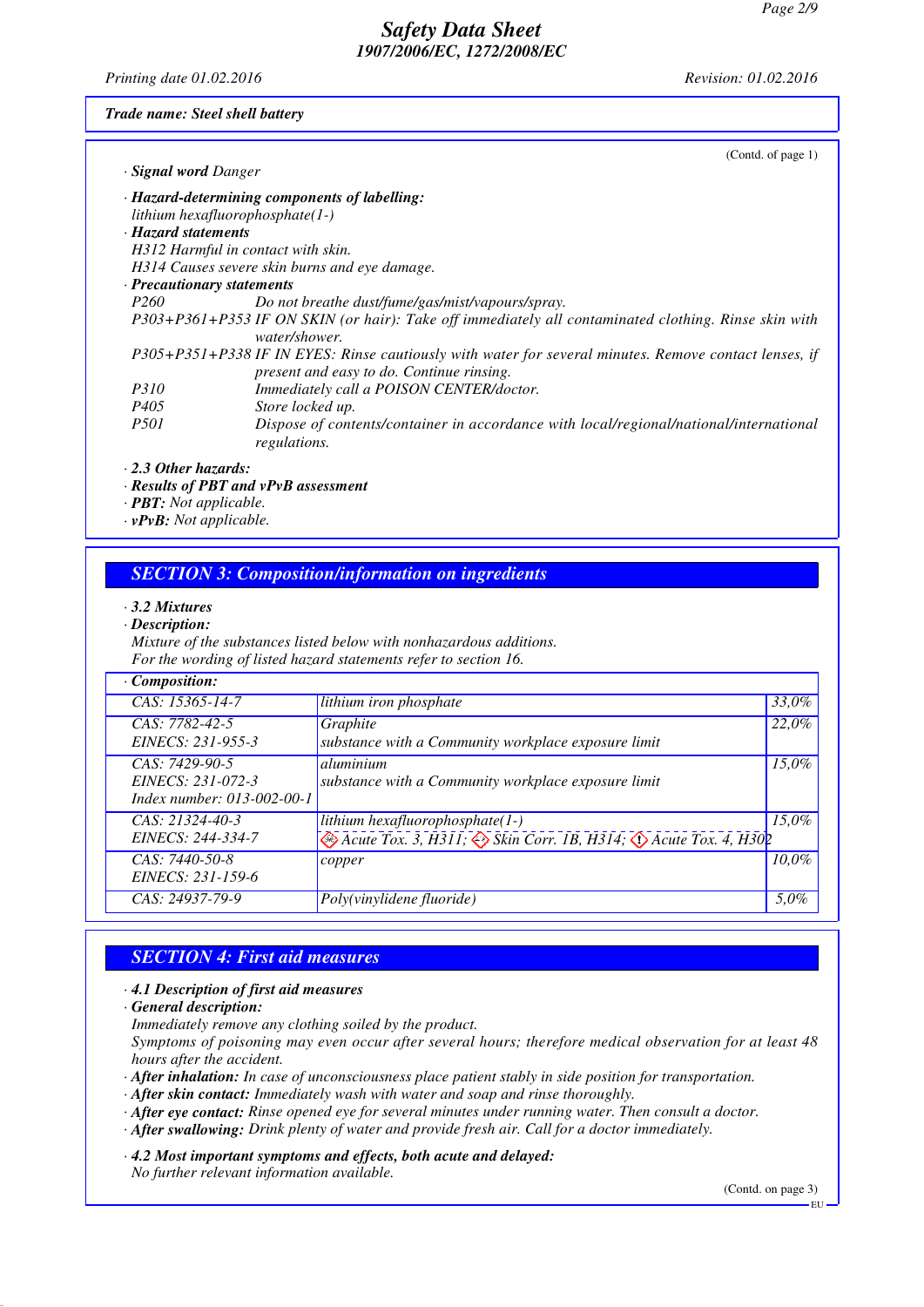*Printing date 01.02.2016 Revision: 01.02.2016*

*Trade name: Steel shell battery*

(Contd. of page 2)

*· 4.3 Indication of any immediate medical attention and special treatment needed: No further relevant information available.*

#### *SECTION 5: Firefighting measures*

- *· 5.1 Extinguishing media*
- *· Suitable extinguishing agents: CO*₂*, powder or water spray. Fight larger fires with water spray or alcohol resistant foam.*
- *· 5.2 Special hazards arising from the substance or mixture: During heating or in case of fire poisonous gases are produced.*
- *· 5.3 Advice for firefighters*
- *· Protective equipment: Mouth respiratory protective device.*

#### *SECTION 6: Accidental release measures*

- *· 6.1 Personal precautions, protective equipment and emergency procedures: Mount respiratory protective device. Wear protective equipment. Keep unprotected persons away.*
- *· 6.2 Environmental precautions: Do not allow to enter sewers/ surface or ground water.*
- *· 6.3 Methods and material for containment and cleaning up: Use neutralising agent. Dispose contaminated material as waste according to item 13. Ensure adequate ventilation.*
- *· 6.4 Reference to other sections: See Section 7 for information on safe handling. See Section 8 for information on personal protection equipment. See Section 13 for disposal information.*

# *SECTION 7: Handling and storage*

- *· 7.1 Precautions for safe handling:*
- *Thorough dedusting. Ensure good ventilation/exhaustion at the workplace. For the general occupational hygienic measures refer to Section 8.*
- *· Information about fire and explosion protection: Keep respiratory protective device available.*
- *· 7.2 Conditions for safe storage, including any incompatibilities*
- *· Requirements to be met by storerooms and receptacles: No special requirements.*
- *· Information about storage in one common storage facility: Not required.*
- *· Further information about storage conditions: Keep container tightly sealed.*
- *· 7.3 Specific end use(s): No further relevant information available.*

#### *SECTION 8: Exposure controls/personal protection*

*· 8.1 Control parameters*

| $\cdot$ Ingredients with limit values that require monitoring at the workplace: |                                                   |  |  |
|---------------------------------------------------------------------------------|---------------------------------------------------|--|--|
| 7782-42-5 Graphite $(22,0\%)$                                                   |                                                   |  |  |
| $AGW$ (Germany)                                                                 | Long-term value: $1,25*10**mg/m^3$                |  |  |
|                                                                                 | $2(II)$ ; *alveolengängig ** einatembar; AGS, DFG |  |  |
|                                                                                 | (Contd. on page 4)                                |  |  |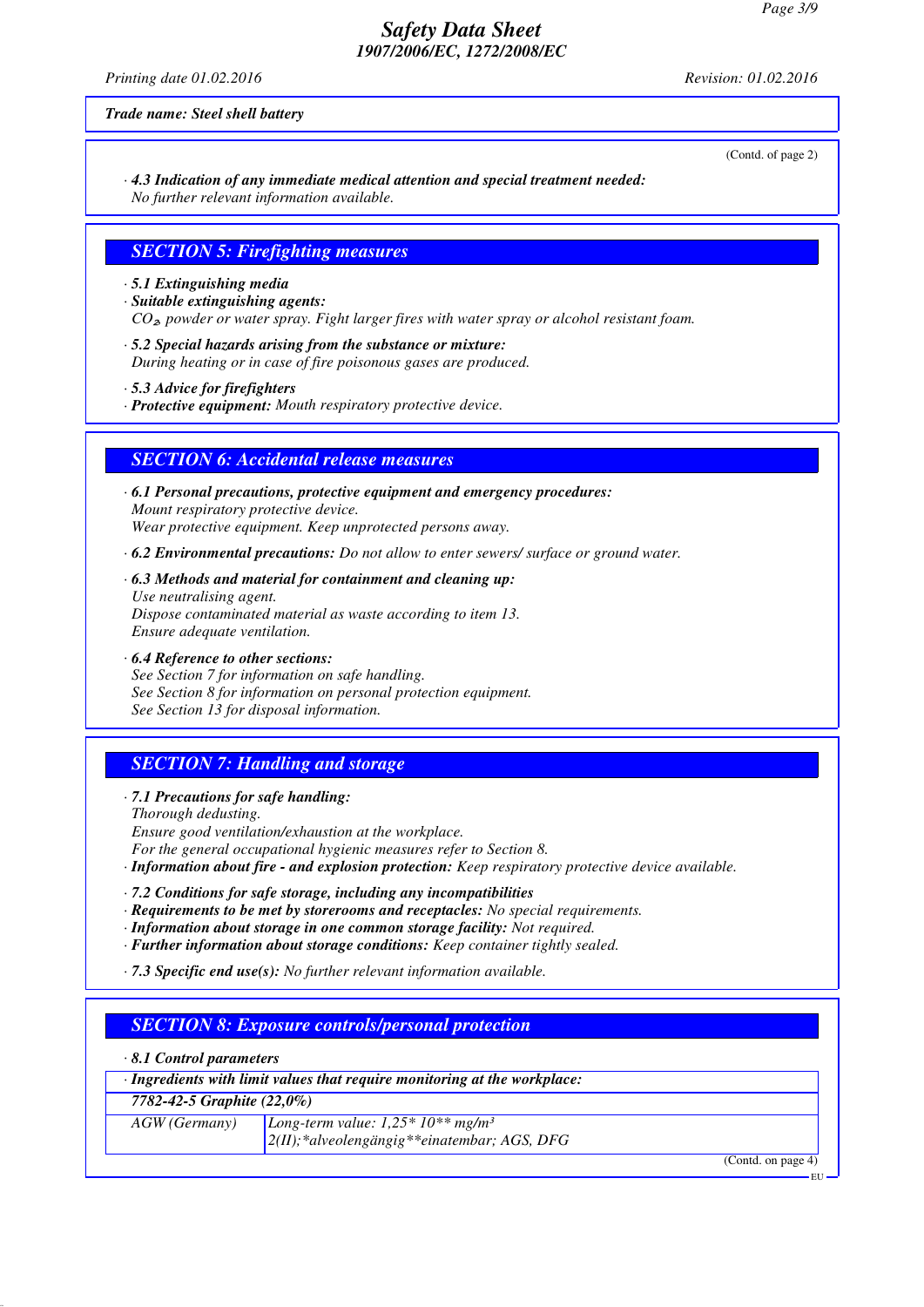Printing date 01.02.2016

Revision: 01.02.2016

Trade name: Steel shell battery

|                              |                                                         | (Contd. of page 3) |
|------------------------------|---------------------------------------------------------|--------------------|
| VME (France)                 | Long-term value: $2 mg/m3$                              |                    |
|                              | pour la fraction alvéolaire                             |                    |
| 7429-90-5 aluminium (15,0%)  |                                                         |                    |
| MAK (Germany)                | Long-term value: 1,5A $4E$ mg/m <sup>3</sup>            |                    |
|                              | vgl.Abschn.V $f$ )+g) u. XII, *alveoleng., **einatembar |                    |
| <i>VME</i> ( <i>France</i> ) | Long-term value: $5*10**mg/m^3$                         |                    |
|                              | *pulvérulent **métal                                    |                    |
|                              | 21324-40-3 lithium hexafluorophosphate $(1-)(15,0\%)$   |                    |
| AGW (Germany)                | Long-term value: $0.2 E$ mg/m <sup>3</sup>              |                    |
|                              | I(I); Y, 10, als Li                                     |                    |
| 7440-50-8 copper (10,0%)     |                                                         |                    |
|                              | WEL (Great Britain) Short-term value: $2**mg/m^3$       |                    |
|                              | Long-term value: $0.2 * 1**$ mg/m <sup>3</sup>          |                    |
|                              | *fume **dusts and mists (as $Cu$ )                      |                    |
| MAK (Germany)                | Long-term value: $0.01 \text{ A}$ mg/m <sup>3</sup>     |                    |
|                              | als Cu                                                  |                    |
| <i>VME</i> ( <i>France</i> ) | Short-term value: $2**mg/m^3$                           |                    |
|                              | Long-term value: $0.2 * 1**$ mg/m <sup>3</sup>          |                    |
|                              | *fumées **poussières, en Cu                             |                    |

· **DNELs:** Not available

 $\cdot$  **PNECs**: Not available

· Additional information: The lists valid during the making were used as basis.

#### $\cdot$  8.2 Exposure controls

Based on the composition shown in Section 3, the following measures are suggested for occupational safety measure.

 $\cdot$  Appropriate engineering controls:

Keep away from foodstuffs, beverages and feed. Immediately remove all soiled and contaminated clothing Wash hands before breaks and at the end of work. Avoid contact with the eyes. Avoid contact with the eyes and skin. See Section 7 for information about design of technical facilities.

· Personal protective equipment

#### · Respiratory protection:

In case of brief exposure or low pollution use respiratory filter device. In case of intensive or longer exposure use self-contained respiratory protective device.

· Protection of hands:



Protective gloves

The glove material has to be impermeable and resistant to the product the substance the preparation. Due to missing tests no recommendation to the glove material can be given for the product/ the preparation/ the chemical mixture.

Selection of the glove material on consideration of the penetration times, rates of diffusion and the degradation

· Material of gloves

The selection of the suitable gloves does not only depend on the material, but also on further marks of quality and varies from manufacturer to manufacturer. As the product is a preparation of several substances, the resistance of the glove material can not be calculated in advance and has therefore to be checked prior to the application.

· Penetration time of glove material:

The exact break through time has to be found out by the manufacturer of the protective gloves and has to be observed.

(Contd. on page 5)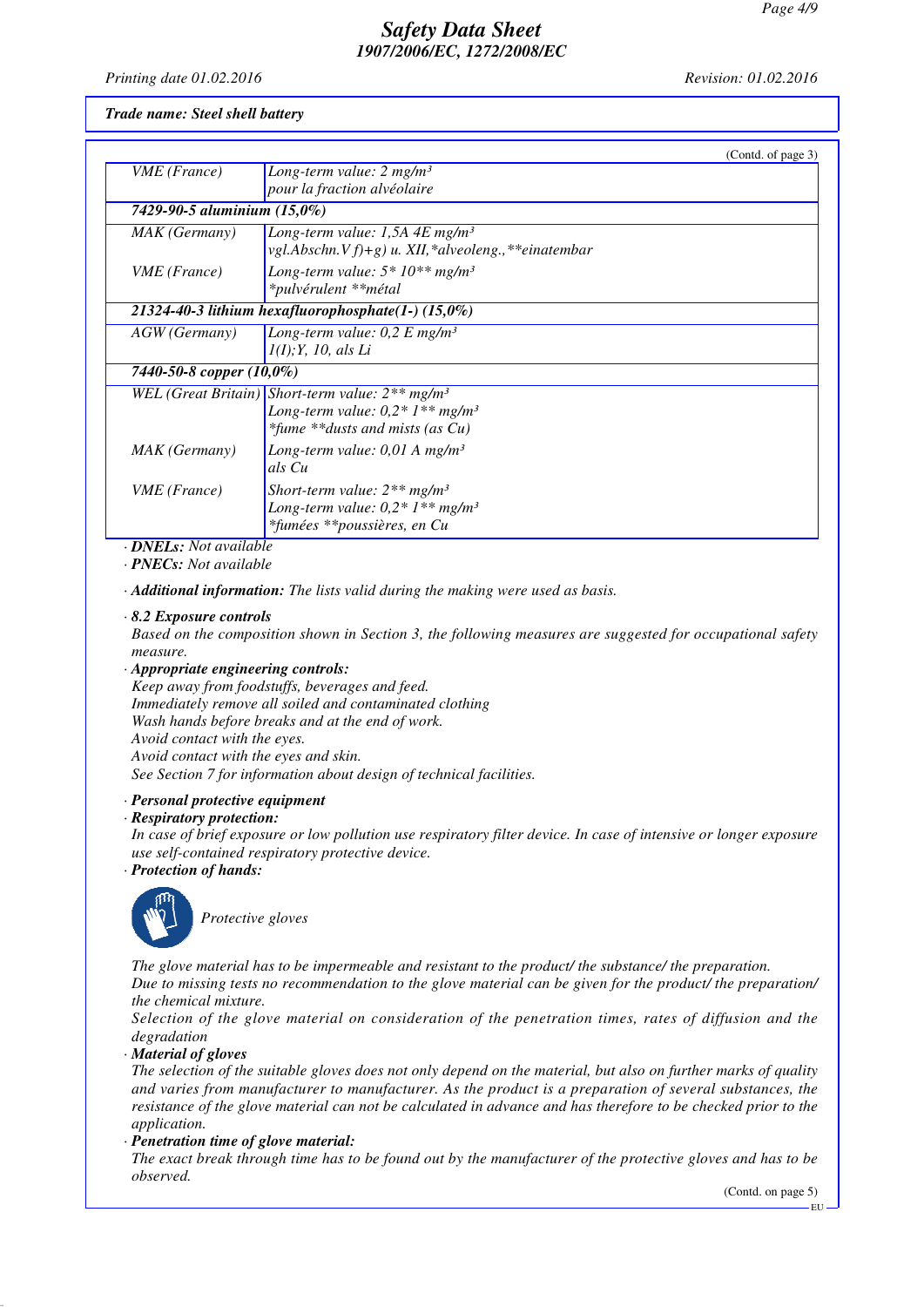*Printing date 01.02.2016 Revision: 01.02.2016*

(Contd. of page 4)

#### *Trade name: Steel shell battery*

*· Eye protection:*



*Tightly sealed goggles*

#### *· Environmental exposure controls:*

*Control measures must be made in accordance with Community environmental protection legislation.*

| <b>SECTION 9: Physical and chemical properties</b>         |                                                                          |
|------------------------------------------------------------|--------------------------------------------------------------------------|
| .9.1 Information on basic physical and chemical properties |                                                                          |
| $\cdot$ Appearance                                         |                                                                          |
| Form:                                                      | Solid                                                                    |
| Colour:                                                    | $Lt$ -blue                                                               |
| $\cdot$ Odour:                                             | <i><b>Odourless</b></i>                                                  |
| · Odour threshold:                                         | Not available                                                            |
| $\cdot$ pH-value:                                          | Not available                                                            |
| · Change in condition                                      |                                                                          |
| <b>Melting point/Melting range:</b>                        | Not available                                                            |
| <b>Boiling point/Boiling range:</b>                        | Not available                                                            |
| · Freezing point:                                          | Not available                                                            |
| · Flash point:                                             | Not available                                                            |
| · Flammability (solid, gaseous):                           | Not available                                                            |
| · Auto-Ignition temperature:                               | Not available                                                            |
| · Decomposition temperature:                               | Not available                                                            |
| $·$ Self-igniting:                                         | Product is not selfigniting.                                             |
| $\cdot$ Explosive properties:                              | Risk of explosion by shock, friction, fire or other sources of ignition. |
| · Explosion limits                                         |                                                                          |
| Lower:                                                     | Not available                                                            |
| <b>Upper:</b>                                              | Not available                                                            |
| $\cdot$ Oxidizing properties:                              | Not available                                                            |
| · Vapour pressure:                                         | Not available                                                            |
| $\cdot$ Density:                                           | Not available                                                            |
| · Relative density:                                        | Not available                                                            |
| · Vapour density:                                          | Not available                                                            |
| $\cdot$ Evaporation rate:                                  | Not available                                                            |
| · Solubility in / Miscibility with                         |                                                                          |
| water:                                                     | Not available                                                            |
| · Partition coefficient (n-octanol/water): Not available.  |                                                                          |
| · Viscosity                                                |                                                                          |
| Dynamic:                                                   | Not available.                                                           |
| Kinematic:                                                 | Not available                                                            |
| $\cdot$ 9.2 Other information                              | No further relevant information available.                               |

# *SECTION 10: Stability and reactivity*

*· 10.1 Reactivity: Data not avaiable*

(Contd. on page 6)

EU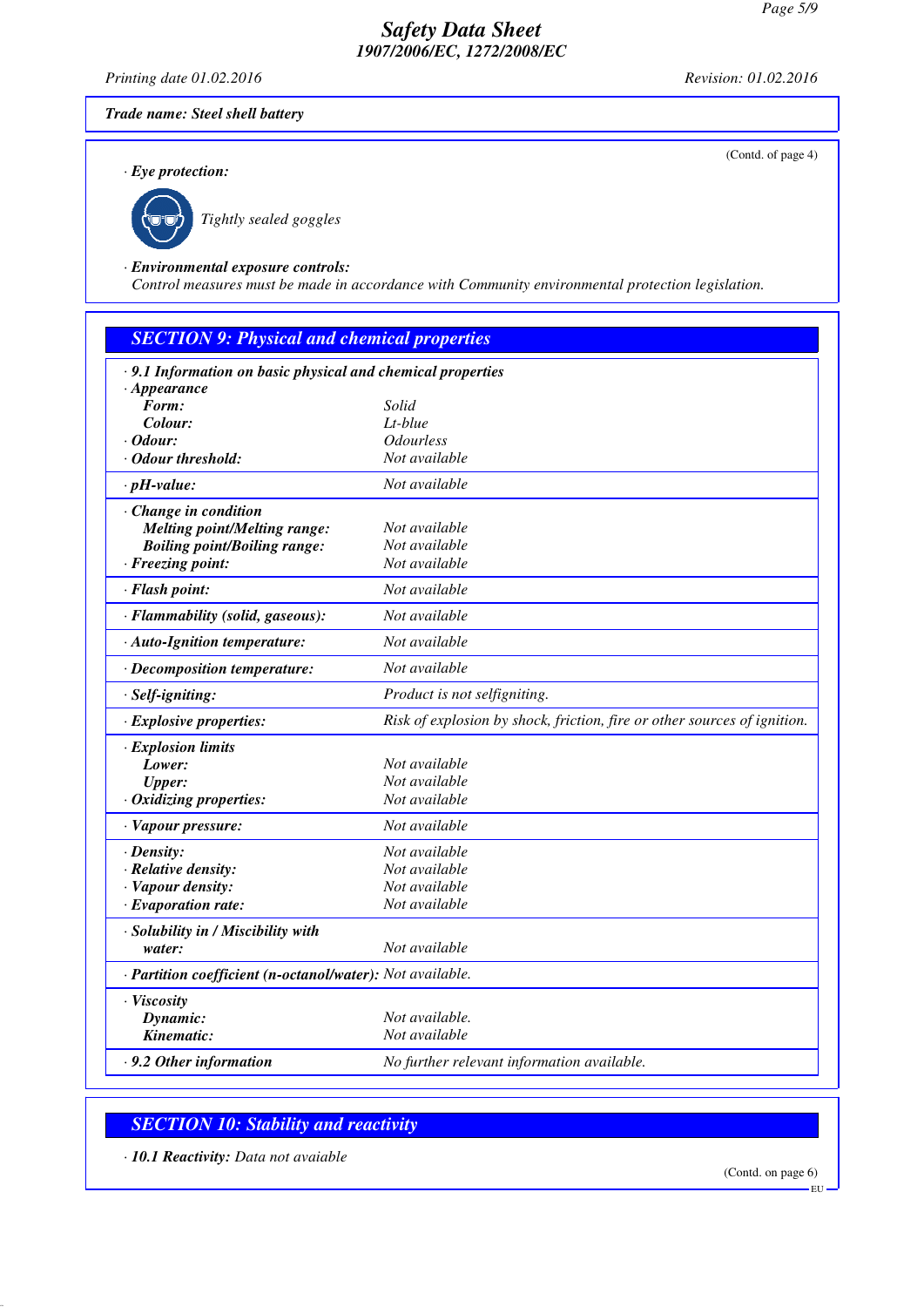*Printing date 01.02.2016 Revision: 01.02.2016*

*Trade name: Steel shell battery*

(Contd. of page 5)

- *· 10.2 Chemical stability: Data not avaiable*
- *· 10.3 Possibility of hazardous reactions: No dangerous reactions known.*
- *· 10.4 Conditions to avoid: No further relevant information available.*
- *· 10.5 Incompatible materials: No further relevant information available.*
- *· 10.6 Hazardous decomposition products: No dangerous decomposition products known.*

#### *SECTION 11: Toxicological information*

- *· 11.1 Information on toxicological effects*
- *· Acute toxicity*
- *Harmful in contact with skin.*
- *· LD/LC50 values relevant for classification: Not available*
- *· Skin corrosion/irritation:*
- *Causes severe skin burns and eye damage.*
- *· Serious eye damage/irritation:*
- *Causes serious eye damage.*
- *· Respiratory or skin sensitization: Based on available data, the classification criteria are not met.*
- *· Germ cell mutagenicity Based on available data, the classification criteria are not met.*
- *· Carcinogenicity Based on available data, the classification criteria are not met.*
- *· Reproductive toxicity Based on available data, the classification criteria are not met.*
- *· STOT-single exposure Based on available data, the classification criteria are not met.*
- *· STOT-repeated exposure Based on available data, the classification criteria are not met.*
- *· Aspiration hazard Based on available data, the classification criteria are not met.*

#### *SECTION 12: Ecological information*

- *· 12.1 Toxicity*
- *· Aquatic toxicity: No further relevant information available.*
- *· 12.2 Persistence and degradability: No further relevant information available.*
- *· 12.3 Bioaccumulative potential: No further relevant information available.*
- *· 12.4 Mobility in soil: No further relevant information available.*
- *· 12.5 Results of PBT and vPvB assessment*
- *· PBT: Not applicable.*
- *· vPvB: Not applicable.*
- *· 12.6 Other adverse effects No further relevant information available.*
- *· 12.7 Additional ecological information:*
- *· General notes:*

*Water hazard class 1 (German Regulation) (Self-assessment): slightly hazardous for water Do not allow undiluted product or large quantities of it to reach ground water, water course or sewage system.*

*Must not reach sewage water or drainage ditch undiluted or unneutralised.*

# *SECTION 13: Disposal considerations*

- *· 13.1 Waste treatment methods*
- *· Recommendation:*

*Must not be disposed together with household garbage. Do not allow product to reach sewage system.*

(Contd. on page 7) EU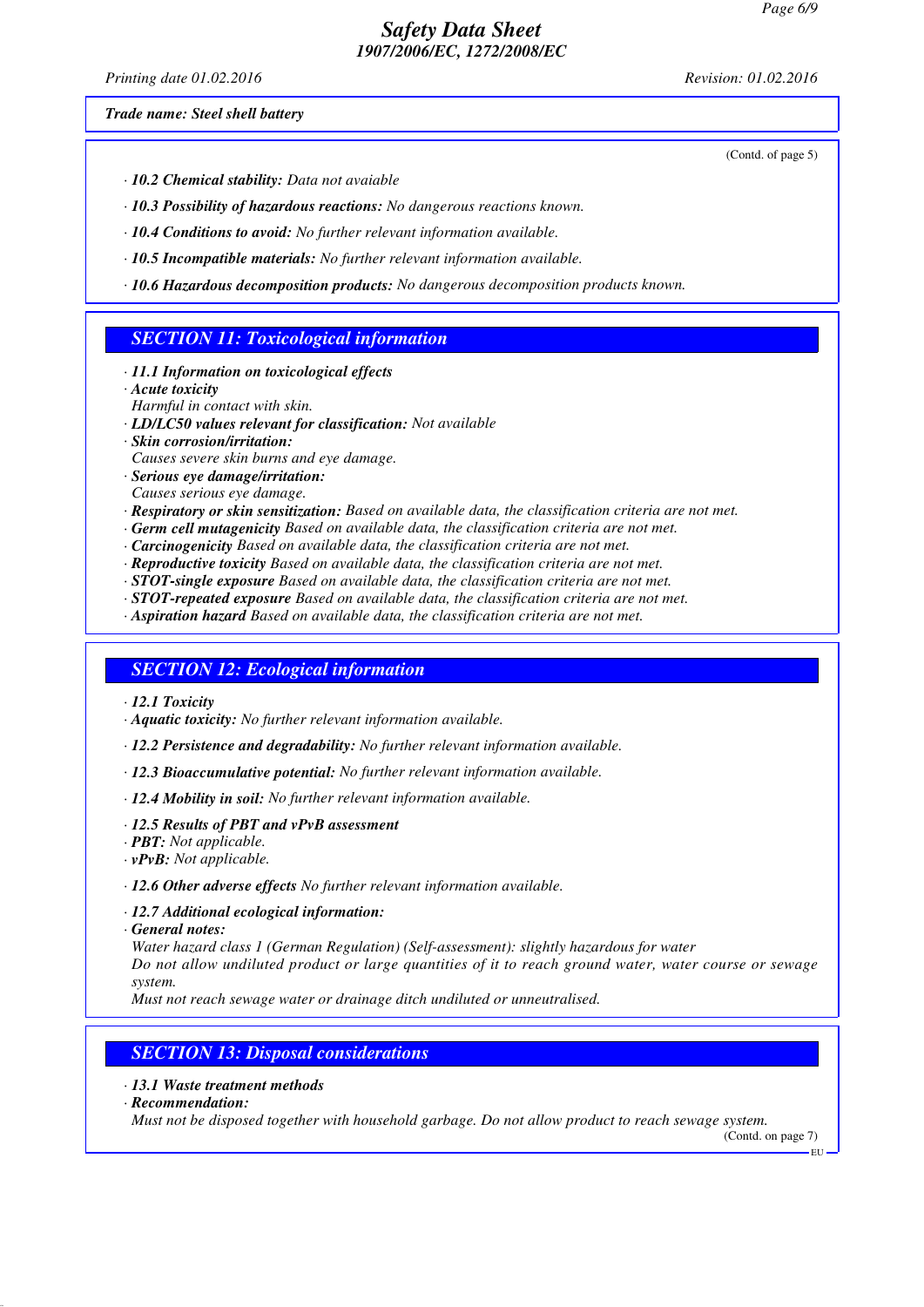*Printing date 01.02.2016 Revision: 01.02.2016*

(Contd. of page 6)

*Trade name: Steel shell battery*

*· Uncleaned packaging*

*· Recommendation: Disposal must be made according to official regulations.*

| <b>SECTION 14: Transport information</b>            |                                                                     |
|-----------------------------------------------------|---------------------------------------------------------------------|
| ⋅14.1 UN-Number<br>· ADR, RID, ADN, IMDG, IATA      | <b>UN3480</b>                                                       |
| $\cdot$ 14.2 UN proper shipping name                |                                                                     |
| · ADR/RID/ADN                                       | 3480 LITHIUM ION BATTERIES                                          |
| · IMDG                                              | <b>LITHIUM ION BATTERIES</b>                                        |
| $\cdot$ JATA                                        | Lithium ion batteries                                               |
| · 14.3 Transport hazard class(es)                   |                                                                     |
| · ADR, RID, ADN, IMDG, IATA                         |                                                                     |
|                                                     |                                                                     |
| · Class<br>· Label                                  | 9 Miscellaneous dangerous substances and articles.<br>9             |
| · 14.4 Packing group<br>· ADR, RID, ADN, IMDG, IATA | Not applicable                                                      |
| $\cdot$ 14.5 Environmental hazards                  |                                                                     |
| · Marine pollutant:                                 | N <sub>O</sub>                                                      |
| · 14.6 Special precautions for user:                | Warning: Miscellaneous dangerous substances and<br><i>articles.</i> |
| · Danger code (Kemler):                             |                                                                     |
| <b>EMS Number:</b>                                  | $F-A, S-I$                                                          |
| · 14.7 Transport in bulk according to Annex II of   |                                                                     |
| <b>MARPOL73/78 and the IBC Code:</b>                | Not applicable.                                                     |
| · 14.8 Transport/Additional information:            |                                                                     |
| · ADR/RID/ADN                                       |                                                                     |
| $\cdot$ Limited quantities (LQ):                    | $\theta$                                                            |
| $\cdot$ Excepted quantities (EQ)                    | Code: E0                                                            |
|                                                     | Not permitted as Excepted Quantity                                  |
| · Transport category:                               | 2                                                                   |
| · Tunnel restriction code:                          | E                                                                   |
| · IMDG                                              |                                                                     |
| $\cdot$ Limited quantities (LQ)                     | $\theta$                                                            |
| $\cdot$ Excepted quantities (EQ)                    | Code: E0                                                            |
|                                                     | Not permitted as Excepted Quantity                                  |
| · UN "Model Regulation":                            | UN 3480 LITHIUM ION BATTERIES, 9                                    |

# *SECTION 15: Regulatory information*

*· 15.1 Safety, health and environmental regulations/legislation specific for the substance or mixture*

*· MAK(German Maximum Workplace Concentration)*

*None of the ingredients is listed.*

(Contd. on page 8)

EU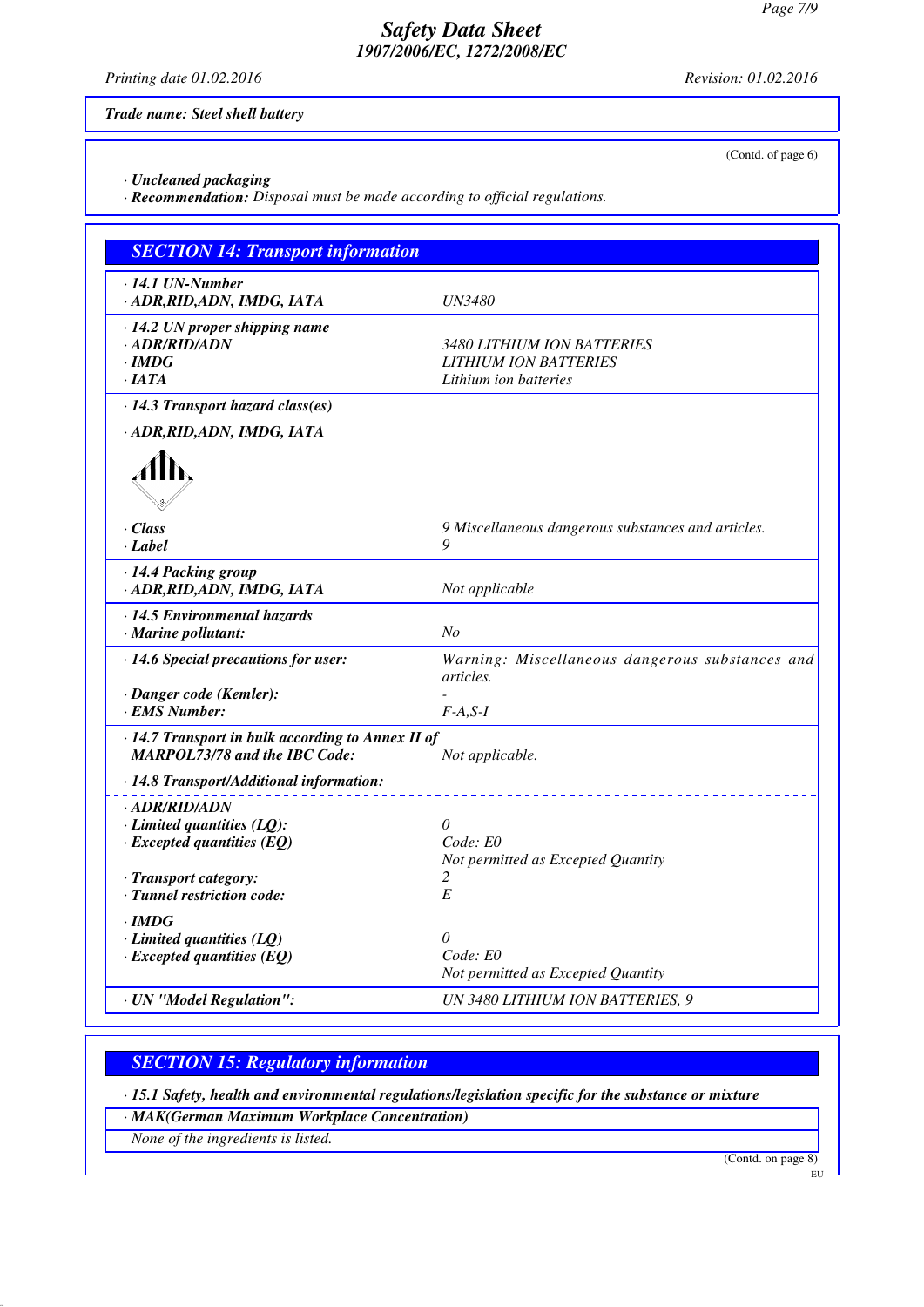*Printing date 01.02.2016 Revision: 01.02.2016*

*Trade name: Steel shell battery*

(Contd. of page 7)

*· Directive 2012/18/EU*

- *· Named dangerous substances ANNEX I None of the ingredients is listed.*
- *· Seveso category Not applicable*
- *· Qualifying quantity (tonnes) for the application of lower-tier requirements Not applicable*
- *· Qualifying quantity (tonnes) for the application of upper-tier requirements Not applicable*
- *· National regulations:*

*· Waterhazard class: Water hazard class 1 (Self-assessment): slightly hazardous for water.*

*· Other regulations, limitations and prohibitive regulations*

*· SVHC Candidate List of REACH Regulation Annex XIV Authorisation (17/12/2015)*

*None of the igredients is listed*

*· REACH Regulation Annex XVII Restriction (13/1/2016)*

*See Section 16 for information about restriction of use.*

*None of the igredients is listed*

#### *· REACH Regulation Annex XIV Authorisation List (14/8/2014)*

*None of the igredients is listed*

*· 15.2 Chemical safety assessment: A Chemical Safety Assessment has not been carried out.*

#### *SECTION 16: Other information*

- *· Relevant hazard statements*
- *H302 Harmful if swallowed.*
- *H311 Toxic in contact with skin.*
- *H314 Causes severe skin burns and eye damage.*
- *· \*\*\*\*\*\*\*\*\*\*\*\*\*\*\*\*\*\*\*\*\*\*\*\*\*\*\*\*\*\*\*\*\*\*\*\*\*\*\*\*\*\*\*\*\*\*\*\*\*\*\*\*\*\*\*\*\*\*\*\*\*\*\*\*\*\*\*\*\*\*\*\*\*\*\*\*\*\*\*\*\*\*\**

*The contents and format of this SDS are in accordance with Regulation (EC) No 1907/2006, 1272/2008 and Regulation (EU) No 2015/830.*

#### *DISCLAIMER OF LIABILITY*

*The information in this SDS was obtained from sources which we believe are reliable. However, the information is provided without any warranty, express or implied, regarding its correctness. The conditions or methods of handling, storage, use or disposal of the product are beyond our control and may be beyond our knowledge. For this and other reason, we do not assume responsibility and expressly disclaim liability for loss, damage or expense arising out of or in any way connected with the handling, storage, use or disposal of the product. This SDS was prepared and is to be used only for this product. If the product is used as a component in another product, this SDS information may not be applicable.*

#### *Remark:*

*\* This sample is likely to be classified as article with substances not intended to be released and is out of scope of a SDS as set out in Regulation (EC) No 1907/2006. This SDS is generated for client's reference only.*

#### *· Abbreviations and acronyms:*

*ADR: Accord européen sur le transport des marchandises dangereuses par Route (European Agreement concerning the International Carriage of Dangerous Goods by Road) IMDG: International Maritime Code for Dangerous Goods IATA: International Air Transport Association GHS: Globally Harmonised System of Classification and Labelling of Chemicals EINECS: European Inventory of Existing Commercial Chemical Substances ELINCS: European List of Notified Chemical Substances CAS: Chemical Abstracts Service (division of the American Chemical Society) DNEL: Derived No-Effect Level (REACH) PNEC: Predicted No-Effect Concentration (REACH) LC50: Lethal concentration, 50 percent LD50: Lethal dose, 50 percent PBT: Persistent, Bioaccumulative and Toxic vPvB: very Persistent and very Bioaccumulative Acute Tox. 4: Acute toxicity, Hazard Category 4 Acute Tox. 3: Acute toxicity, Hazard Category 3 Skin Corr. 1B: Skin corrosion/irritation, Hazard Category 1B*